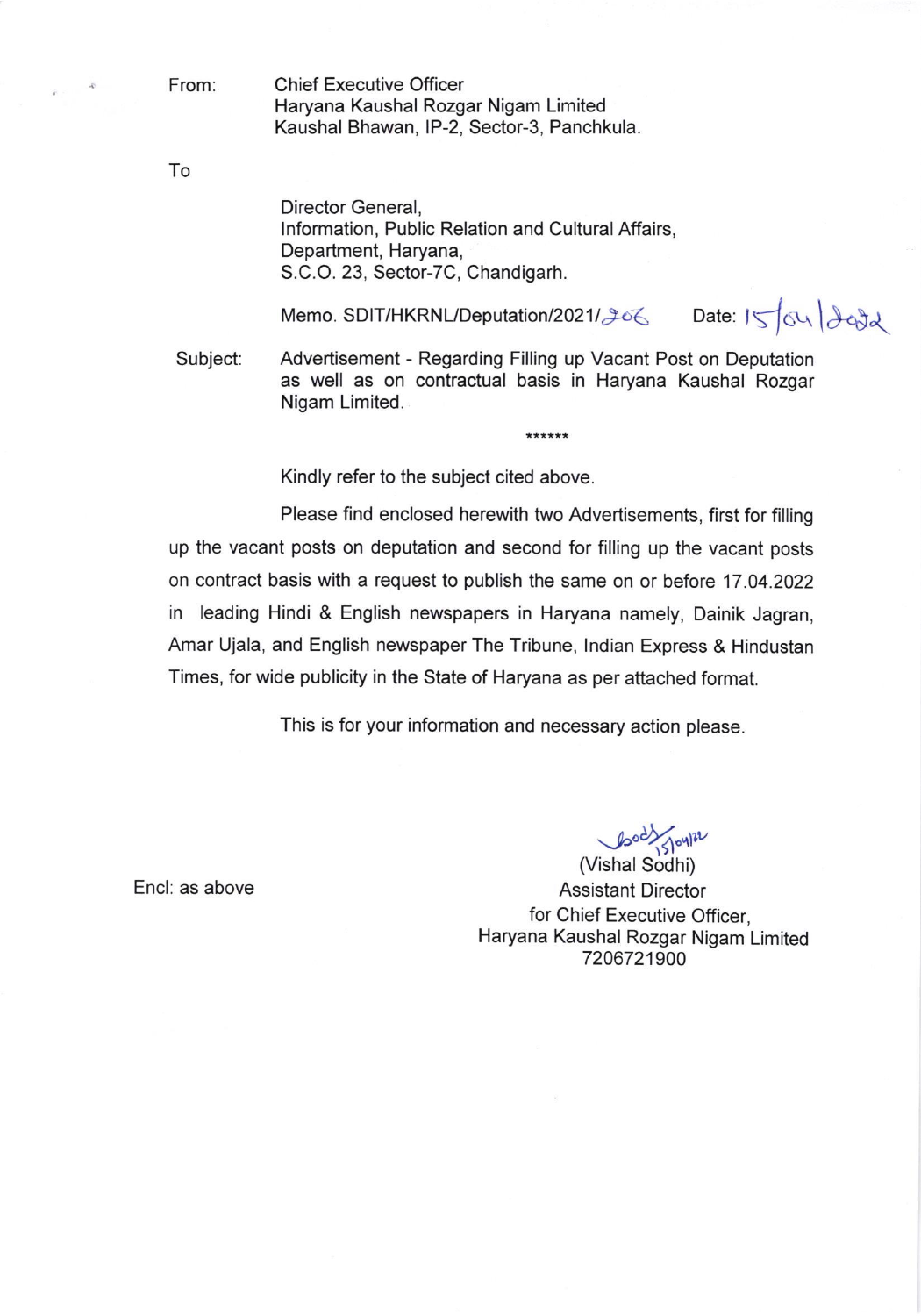## HARYANA KAUSHAL ROZGAR NIGAM LIMITED

(Registered under Companies Act, 2013) KAUSHAL BHAWAN, IP.2, SECTOR-3, PANCHKULA. Website: hkrnl.itiharyana.gov.in

## FILLING UP OF VACANT POSTS ON OEPUTATION BASIS

|     |                                                                          |            | Applications are invited for filling up of the following temporary posts in Haryana Kaushal Rozgar<br>Nigam Limited at Panchkula on deputation basis initially for a period of one year:-                                                                       |                     |
|-----|--------------------------------------------------------------------------|------------|-----------------------------------------------------------------------------------------------------------------------------------------------------------------------------------------------------------------------------------------------------------------|---------------------|
| Sr. | Name of Post                                                             | <b>Nos</b> | <b>Essential Qualifications for deputation</b>                                                                                                                                                                                                                  | Pay                 |
| 1.  | <b>General Manager</b><br>(Business Development &<br>Coordination)       | 01         | Officer equivalent to Joint Director or Additional<br>Director<br>working<br>in<br>Department/Board/<br>Corporation/ State University etc. under the Govt.<br>of Haryana.                                                                                       | Own<br>Pay<br>Scale |
| 2.  | <b>General Manager</b><br>(Administration)                               | 01         | Officer equivalent to Joint Director or Additional<br>Director<br>working<br>in<br>Department/Board/<br>Corporation/ State University etc. under the Govt.<br>of Haryana.                                                                                       | $-do-$              |
| 3.  | General Manager (Finance)                                                | 01         | Officer equivalent to Chief Accounts Officer from<br>Haryana Subordinate Accounts Services (HSAS)<br>Cadre working in Government of Haryana.                                                                                                                    | $-do-$              |
| 4.  | Deputy General Manager/<br><b>Assistant General Manager</b><br>(Finance) | 03         | For Deputy General Manager, Officer Equivalent<br>to Senior Accounts Officer:<br>For Assistant General Manager, officer equivalent<br>to Accounts Officer Level;<br>from Haryana Subordinate Account Services<br>(HSAS) Cadre working in Government of Haryana. | $-do-$              |
| 5.  | <b>Assistant District Attorney</b>                                       | 01         | Officer working as Assistant District Attorney level<br>in Government of Haryana.                                                                                                                                                                               | $-do-$              |
| 6.  | RTI/Misc Superintendent                                                  | 01         | Officer working at the level of Section Officer/<br>Superintendent in any department/SPSU.                                                                                                                                                                      | $-do-$              |
|     | Interested eligible conclusions                                          |            | Note: Upper age should not be more than 55 years as on 01.04.2022.<br>$\cdots$                                                                                                                                                                                  |                     |

Interested eligible regular officers can get their application forwarded in the prescribed format (available on hkml.itiharyana.gov.in website) with in 20 days from the date of issuance of this advertisement to the undersi

Dated:15.04.2022 Chief Executive Officer